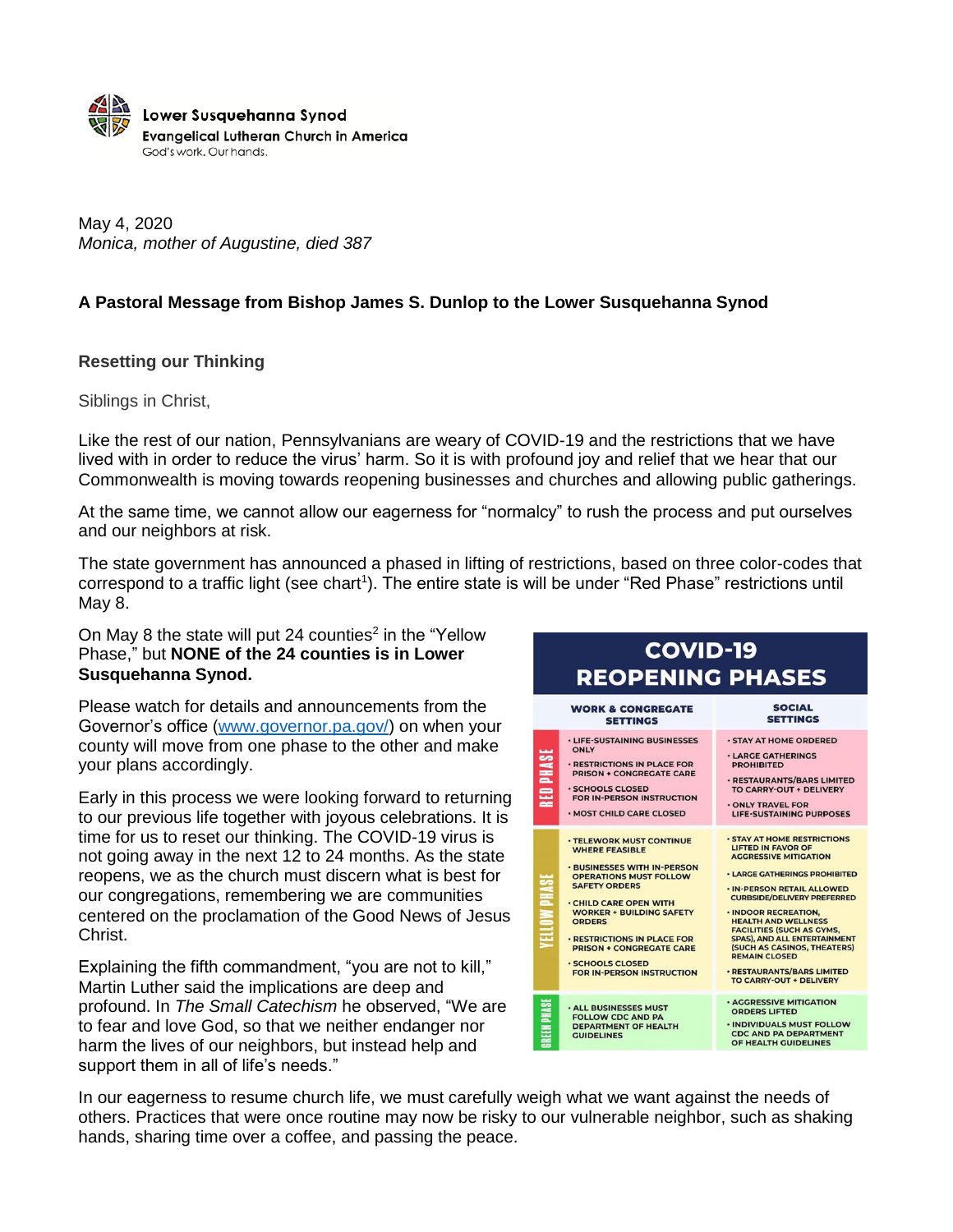As congregations of the Lower Susquehanna Synod resume "normalcy," I pray that our leaders will make careful, wise decisions. Our synod has prepared some recommendations and questions to consider. I will pray for you, you, your congregations and God's people you serve.

<sup>1</sup> Chart source: Governor Tom Wolf's office.

<sup>2</sup> Counties reopening on May 8 are Bradford, Cameron, Centre, Clarion, Clearfield, Clinton, Crawford, Elk, Erie, Forest, Jefferson, Lawrence, Lycoming, McKean, Mercer, Montour, Northumberland, Potter, Snyder, Sullivan, Tioga, Union, Venango, and Warren.

\*\*\*\*\*\*\*\*\*\*\*\*\*\*\*\*\*\*\*\*\*\*\*\*\*\*\*\*\*\*\*\*\*\*\*\*\*\*\*\*\*\*\*\*\*\*\*\*\*\*\*\*\*\*\*\*\*\*\*\*\*\*\*\*\*\*\*\*\*\*\*\*\*\*\*\*\*\*\*\*\*\*\*\*\*\*\*\*\*\*\*\*

# **Returning to "Normal" - Things to consider:**

As you contemplate reopening, here are some recommendations and questions to consider:

**Appoint a COVID-19 task force:** Keeping God's people safe as we resume worship and activities will require careful thought, planning, oversight, follow-through and attention to changing conditions and government instructions. What people in your congregation are most qualified to work on this? How will they meet? Who will review and approve their strategies? Who will implement the strategies? Who will oversee the work of those implementing the strategies? How will their work be reviewed, evaluated and revised as the pandemic response progresses?

**Devise a decision-making strategy:** Who will make the decisions about resuming worship and congregational activities? How will decisions be made? Similarly, in the case of a new outbreak, who will make the decision to once again suspend worship and church activities?

**Establish a communication plan**: How will congregants be informed on a timely basis? Who will be responsible to ensure the communication reaches everyone? How will you inform visitors of safety precautions?

**Phase in worship and activities:** Given the state's mandates for your county, what activities are safe to resume? What needs to stay closed? How often will you revisit the issue?

**Comply with federal, state and local restrictions:** As the pandemic has evolved, so have the mandates and guidelines from government and public health officials. Who will be responsible for staying up to date with mandates and guidelines? Who will be responsible for making sure the church stays in compliance with them?

**Stock hygiene and cleaning supplies:** Do you have enough soap, disposable hand towels, hand sanitizer, disinfectant and other supplies in stock? If you do not have a sufficient supply, can you readily get them?

**Keep the spaces clean:** What is your plan for thoroughly cleaning and disinfecting bathrooms and meeting spaces after each gathering, keeping in mind that all surfaces need to be disinfected—pews, hymnals, doorknobs, altar rails, lecterns, pulpits, etc. Who will be responsible to ensure this is done, done well, and done consistently?

**Set a maximum gathering capacity:** Given physical distancing and other official guidelines, how many can safely gather in your space? How will you set, monitor and maintain the limit?

**Draft guidelines for physical distance:** Official recommendations call for six feet between people. What measures will you have to keep non-family members apart? How will you publicize and enforce the measures? Will you block off pews? Will you have separate doors for entry and exit? Who will monitor "traffic flow" to prevent "bottlenecks" at doorways?

**Singing is discouraged:** The virus is transmitted by breath vapor. Medical authorities say singing facilitates transmission of the virus even when singers are wearing a mask. Some studies have suggested that the vapor from singing spreads up to 26 feet. Please refrain from group singing.